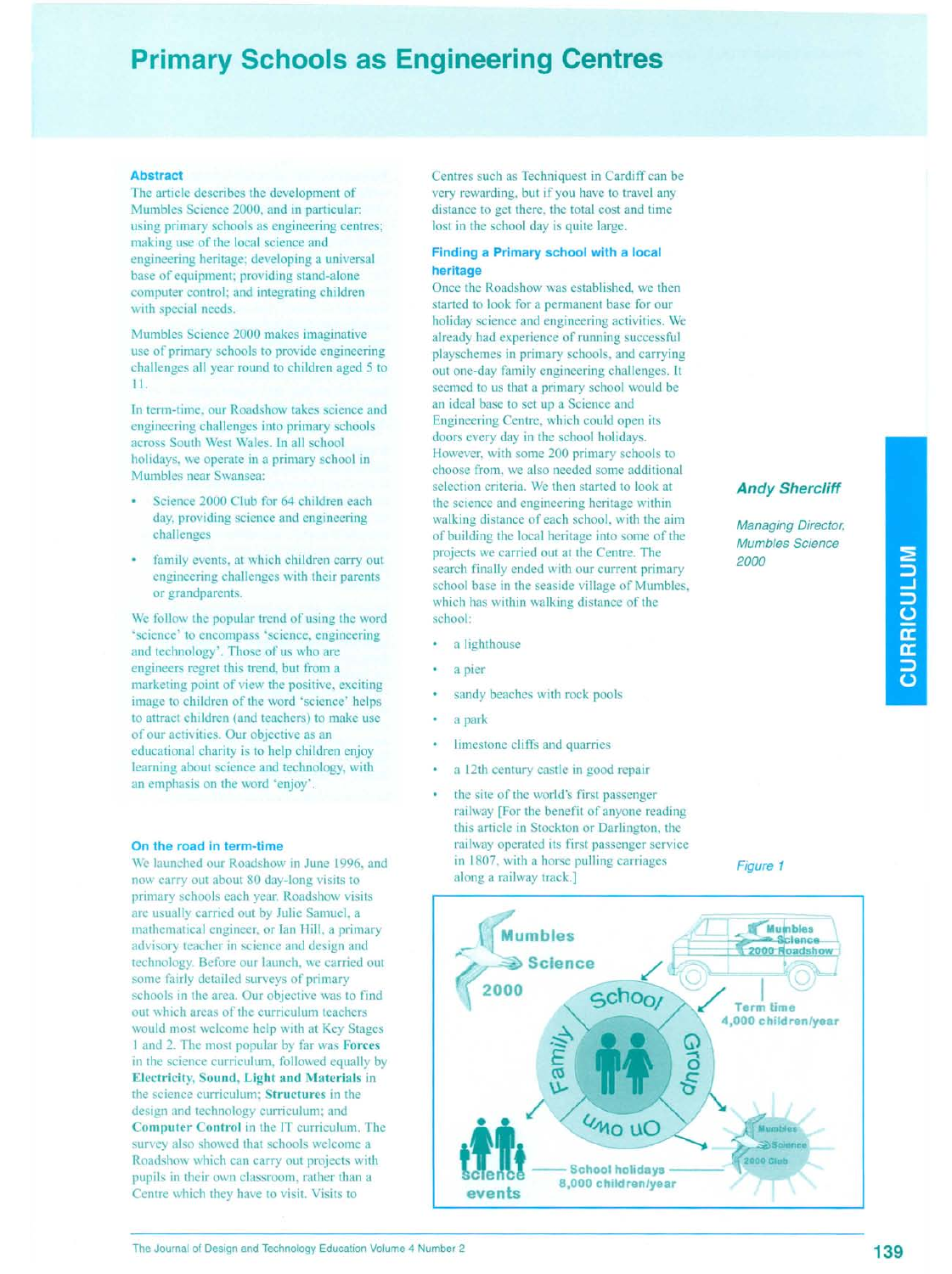

Figure 2: The castle.

The beach and cliffs are excellent for science/geology projects, but mostly we use the local heritage in engineering challenges. Last year we ran a range of medieval challenges, in which children had to build their own castles, 'escape machines', siege weapons, and armour. This year we are following a 'Victorian engineering' theme, with railway, lighthouse and pier challenges.

### **Optimum use of primary schools in school holidays**

Having selected our base, and negotiated a five year lease, we then set about deciding on a pattern of operation which would make optimum use of the school. After some experimentation with science playschemes and day-long family events, we have now chosen the pattern which seems to work best. This is:

- to combine childcare and out-of-school learning during the day time seven days a week (usually from 9.30am to 3.30pm), in a 'Science 2000 Club'
- to provide family engineering challenges in the late afternoon and early evening (from 4pm to 7pm) each day.



This pattern gives particular benefits to working parents and their children. Both types of activity are staffed by 'Helpers'. The name was carefully chosen, because their role is to 'help' the children to carry out challenges (not to teach them), and 'Helper' is a word that children understand. All Helpers are known by their first name, to avoid the formality of school. Our team of Helpers includes part-qualified primary teachers, recently-qualified primary teachers, and undergraduates in science and engineering. We do not pay very well (£3.40 to £3.70 an hour), but we find the Helpers enjoy the work, and for those who plan a career working with children, the experience is valuable.

### **A universal equipment base**

Our science challenges on the Roadshow and in the Club mainly use traditional equipment bought from educational suppliers, although we like to think that we use some of the equipment in quite innovative ways. **In** terms of our Engineering challenges, though, we decided at an early stage to take a different approach.

In the early days, we experimented with a variety of materials and equipment, including Artstraws, scrap materials and equipment donated by industry. These often worked well for individual projects, but in a day we can be carrying out anything from three projects (on the Roadshow) to 50 projects (in Family events). Had we continued on this course, we would have needed a large van for the Roadshow, and a huge storage room for our Family Events and Club!

**In** Summer 1996, then we decided to adopt a more structured approach, which was to identify a 'universal base' of equipment for our Engineering challenges. We researched a number of possibilities, and ended up deciding that a versatile construction kit provided the broadest opportunities. We did look very hard at Lego, but decided it had moved away from its original strengths as a universal construction kit, to becoming a system of assembling specific components into predetermined models. We wanted something as versatile as Meccano, but which would be attractive to both boys and girls, and which could be used by 5 year olds as well as older children.

We eventually chose the K'NEX construction kit, of which we now have more than 250,000 pieces. K'NEX is a fairly recent product, manufactured in the US, and introduced into the UK in only 1994. However, its popularity is such that in four years it has captured a 20% share of the construction kit market. As well as having inherent structural and mechanical engineering properties which are

*Figure* 3: *A family engineering challenge.*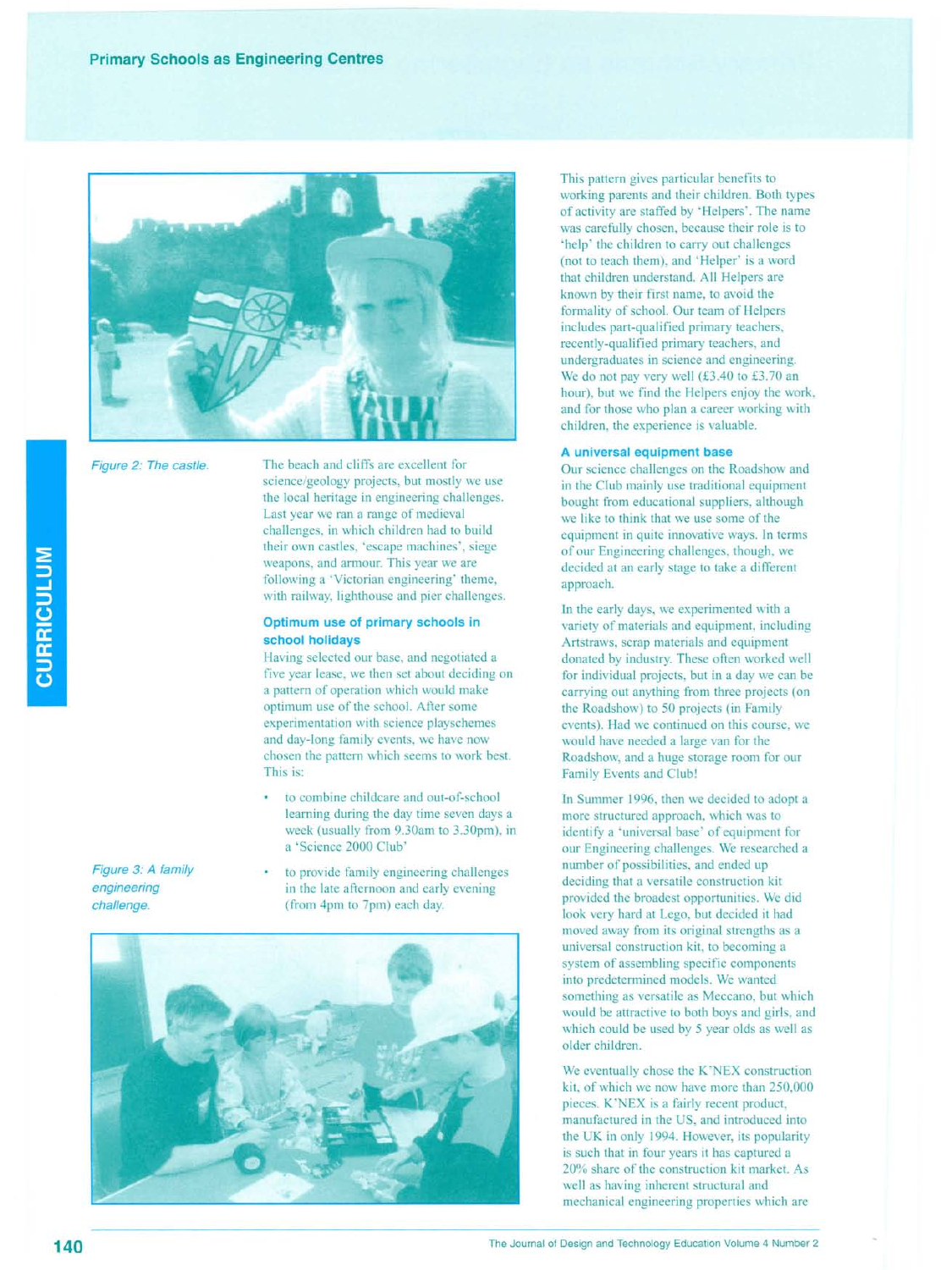ideal for Engineering challenges, K'NEX is now very well known amongst children, and we find they are always keen to 'play' with it, either in school or at out-of-school activities. It is also very popular with teachers and parents, once they overcome their nervousness of anything new.

Initially we used K'NEX on its own, as a base for projects in structures, forces and mechanics. However, the launch of the Roadshow enabled us to 'extend' K'NEX so that we could provide projects in different areas of the curriculum. We first added to K'NEX:

- $\ddot{\phantom{0}}$ electrical components, such as battery boxes, lights and wires, which enable us to carry out challenges involving simple electrical circuits, such as our Mumbles Lighthouse challenge
- ¥ light components such as mirrors, to carry out projects such as our Periscope challenge
- $\mathbf{a}$ sound components, such as chime bars and rubber bands, used for example in our Guitar challenge
- cladding components, such as correx panels and a variety of sheet materials, to give children opportunities to select and work with different sheet materials (e.g. in our Castle project).

Such challenges allow K'NEX to be used to provide the structure (e.g. castle or periscope frame) and any mechanics (e.g. the drawbridge opening/closing mechanism), with the extra components and materials then being added. This seems to us to be reasonably close to a real-life engineering approach, where often for instance a building is erected from a steel framework, and then clad.

### **Stand-alone computer control**

More recently we have extended K'NEX into Computer Control in the IT Curriculum. Initially we experimented with using K'NEX models linked to 'control boxes' such as those available from companies such as Deltronics and Economatics. This worked well, but with two major drawbacks - the models had to have an 'umbilical cord' which attached them to the control box (not good for vehicles), and the control box required a stand-alone computer (e.g. a PC) to program it. The latter constraint was we felt particularly restrictive. We believe in doing whole-class projects, with the children working in pairs. This is fine if your school has a computer room with 15 or so computers and control boxes, but that rules out 99% of primary schools. Also, even the best computer-resident control software requires a minimum level of knowledge from



the operator. If you do not have this knowledge - as a child or as a teacher - you cannot carry out the project.

We therefore decided to develop our own equipment, and after a six month development project came up with the Phonemobile. This in essence is a computer housed in a telephone, which is controlled (and can be programmed) via the normal telephone keypad. The telephone also contains two motors, which are used to drive K'NEX models, whether they are vehicles, or static models such as a robot arm. Digital input and output sockets are provided at the back of the telephone, to connect devices such as switches and lights. Different 'modes' of operation also allow features such as a 'music mode', which allows music to be programmed into models (e.g. for a theme park ride).

We have now been using the Phonemobiles for nearly a year, with great success. We are particularly pleased to find that 5 and 6 year olds can use them to carry out computer control projects which one would normally expect from older children.



*Figure* 4: *A wholeclass project.*

*Figure* 5: *The Phonemobile.*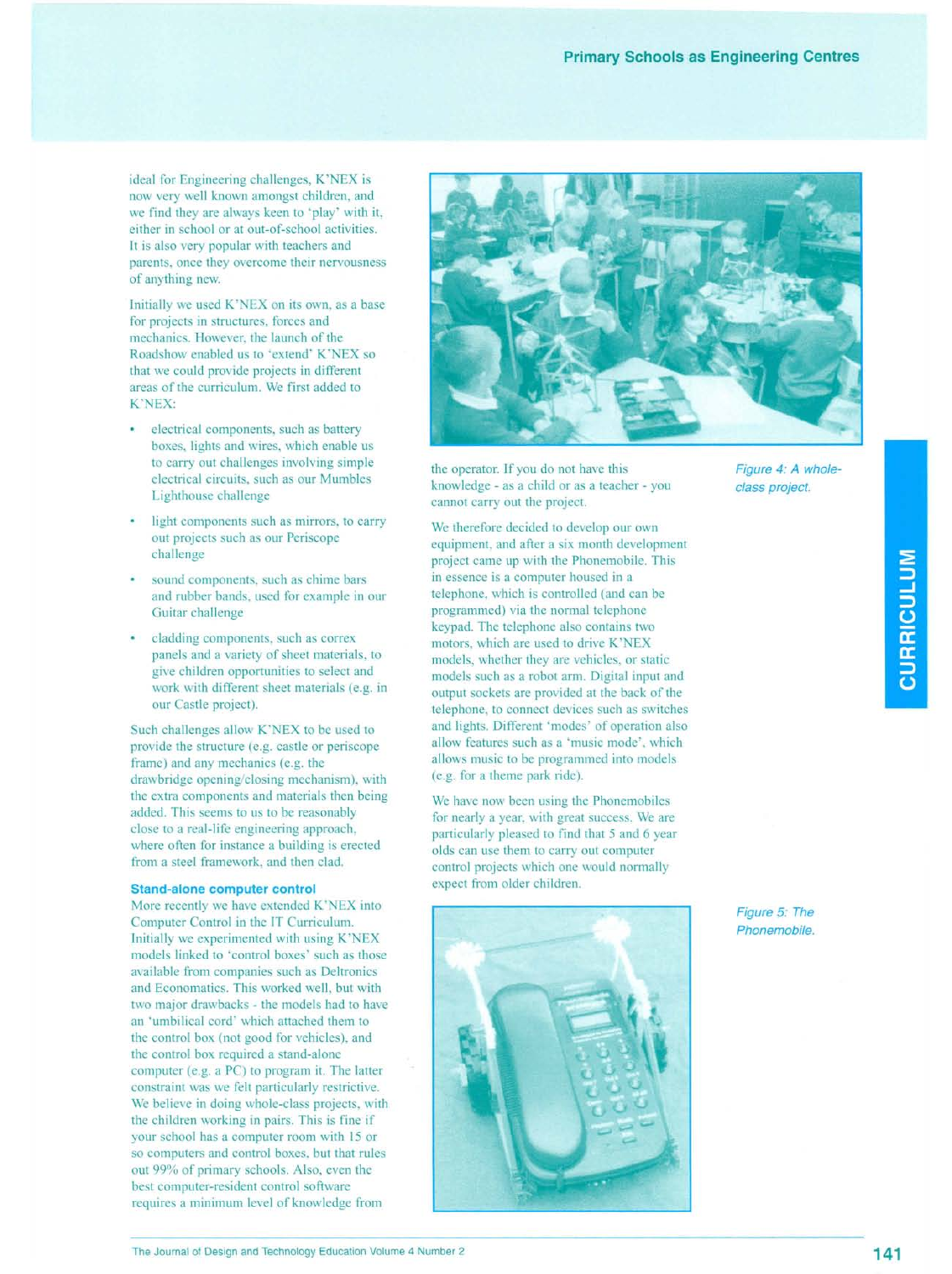Figure 7: Our newsletter, Mumbles Seagull.

# **Mumbles L Seagull**

**Helping children enjoy** science and technology

### Issue 10 January 1999

## **Welsh Young Inventors' Centre**

he Mumbles Science 2000 eam has grown considerably nce we first launched our charitable operations 21% years ago. We are now planning a aior expansion and re-launch n the 1999/2000 school year, as he Weish Young Inventors entre

but revised objective would be

to help children gain confidence with Inventions and **Discoveries** 

Ne would still operate our uccessful programmes of cience and technology mallenges, but within a greatly solanded operation

please read on......

#### Working with partners

- Ne need partners to help turn our plans into reality...
- n Wales
- Children
- Parents Grandparents
- Primary Schools
- Children's groups
- Voluntary sector
- Public sector
- Higher Education Industry
- 
- eyond Wales (eg LIK and US): Educational suppliers
- Toy manufacturers
- Sponsors
- could you help us to make the Welsh Young Inventors' concept a success?



### **Helping create an Enterprise** and Innovation culture in Wales

After a wide consultation process, the Wales Regional Technology Plan concluded that the most vital development needed for the future economic prosperity of Wales was to develop an Enterprise and Innovation culture. We hope that the Welsh Young Inventors' Centre will develop a significant role in achieving this strategic. objective:

We believe that children aged 5 to 11 need every opportunity to gain the confidence to make their own inventions and discoveries, which we can provide via our programme of science, technology, maths and IT challenges. Such experience is essential if the children in later life are to become Wales' future entrepreneurs. scientists and engineers, or if (as will inevitably happen) they need to make use of modern technology in whatever type of employment they enter.

Life skills eg problem-solving. a 'can-do' approach

Careers eg entrepreneur, engineer

Confidence with **Inventions and Discoveries** 

Science, Technology, Maths and IT Challenges

Children aged 5 to 11

Many thanks for the advice and encouragement already received, particularly from:<br>City & County of Swansea ... Swansea University ... WDA, ... Welsh Office... West Wales TEC Mimbles Seagulf published by Mumbles Science 2000, educational char



Even better, why not give us your

ideas and suggestions at our Children as Innovators Conference on

Friday Feb. 19th Booking Form on

back page. Many thanks to

Peter Hain for agreeing to be the main speaker at our Conference, and to the

**WDA** for funding our Feasibility Study

Hope you like our new format for the Mumbles Seagull!

Please photocopy this Mumbles Seagull and pass copies on to friends and colleagues.

ung Inventors' Clubs ................. 2

oung Inventors'

Roadshows ......

oung Inventors<br>ecross Wales

CURRICULUM